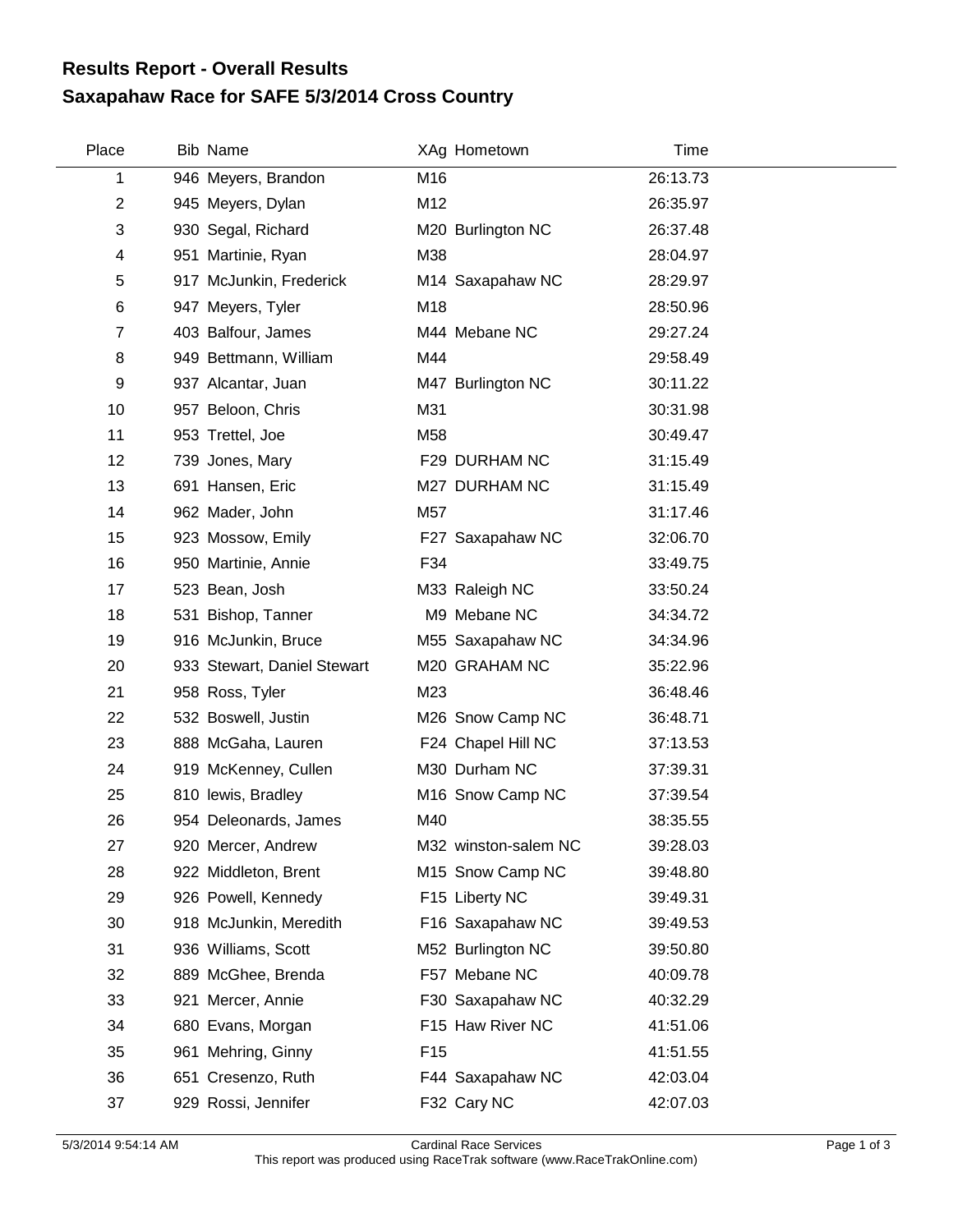| Place | <b>Bib Name</b>            | XAg Hometown       | Time        |  |
|-------|----------------------------|--------------------|-------------|--|
| 38    | 737 Holmgren, Erik         | M32 Burlington NC  | 42:12.03    |  |
| 39    | 509 Baucom, Bacon          | M43 Chapel Hill NC | 42:34.29    |  |
| 40    | 665 DeMauro, Kimberly      | F41 Mebane NC      | 42:54.79    |  |
| 41    | 631 Cooper, Donald         | M59 Mebane NC      | 42:59.29    |  |
| 42    | 927 Ray, Kathy             | F51 Raleigh NC     | 43:09.79    |  |
| 43    | 956 Reese, David           | M32                | 43:11.06    |  |
| 44    | 963 Park, Joseph           | M39                | 43:40.57    |  |
| 45    | 948 Cooper, Abbie          | F <sub>20</sub>    | 43:41.06    |  |
| 46    | 645 Cooper, Lewis          | M60 Snow Camp NC   | 43:48.54    |  |
| 47    | 928 Ray, Kenny             | M62 Raleigh NC     | 44:17.28    |  |
| 48    | 690 Fecher, Coby           | M12 GRAHAM NC      | 46:19.30    |  |
| 49    | 689 Fecher, Aaron          | M36 GRAHAM NC      | 46:19.78    |  |
| 50    | 934 Stiles, Lauren         | F24 Saxapahaw NC   | 47:06.29    |  |
| 51    | 932 Stewart, Amie          | F41 GRAHAM NC      | 47:10.53    |  |
| 52    | 952 Dawkins, David         | M42                | 47:14.04    |  |
| 53    | 960 Wagoner, Ingle         | F14                | 47:45.57    |  |
| 54    | 659 cresenzo-dishmon, fran | F43 Reidsville NC  | 49:47.55    |  |
| 55    | 700 Holmgren, Emily        | F12 Burlington NC  | 51:34.80    |  |
| 56    | 959 Brunk, Jennifer        | F47                | 51:36.06    |  |
| 57    | 942 Tuggle, Katie          | F14 Mebane NC      | 51:37.04    |  |
| 58    | 924 Osborne, Elizabeth     | F48 GRAHAM NC      | 55:21.30    |  |
| 59    | 636 Cooper, Kelly          | F35 Snow Camp NC   | 55:41.77    |  |
| 60    | 646 Cooper, Sylvia         | F59 Mebane NC      | 55:43.04    |  |
| 61    | 967 Pardington, Joseph     | M50 Chapel Hill NC | 58:53.53    |  |
| 62    | 944 Hahn, Kris             | F46                | 59:26.79    |  |
| 63    | 824 Lynch, Ashley          | F28 Snow Camp NC   | 59:39.29    |  |
| 64    | 765 Lassen, Susy           | F50 Snow Camp NC   | 01:00:26.03 |  |
| 65    | 773 Layman, Lizzie         | F23 BURLINGTON NC  | 01:01:21.58 |  |
| 66    | 529 Biggers, Kay           | F54 GRAHAM NC      | 01:01:22.04 |  |
| 67    | 375 Asher, Marti           | F56 Saxapahaw NC   | 01:01:28.57 |  |
| 68    | 538 Cardwell, Ron          | M60 BURLINGTON NC  | 01:01:30.03 |  |
| 69    | 955 Ray, Eric              | M50                | 01:02:08.80 |  |
| 70    | 698 Holmgren, Elizabeth    | F14 Burlington NC  | 01:04:40.30 |  |
| 71    | 811 Lewis, Tonisha         | F18 Snow Camp NC   | 01:04:40.54 |  |
| 72    | 878 McCue, Elizabeth       | F49 Saxapahaw NC   | 01:05:38.81 |  |
| 73    | 738 Holmgren, Gina         | F44 Burlington NC  | 01:05:39.05 |  |
| 74    | 943 Winslow, Patricia      | F41 Mebane NC      | 01:09:15.03 |  |
| 75    | 966 Christensen, Catey     | F30                | 01:11:07.59 |  |
| 76    | 941 Smith, Cindy           | F48 Burlington NC  | 01:11:40.86 |  |
| 77    | 764 Lassen, Karl           | M56 Snow Camp NC   | 01:14:55.11 |  |